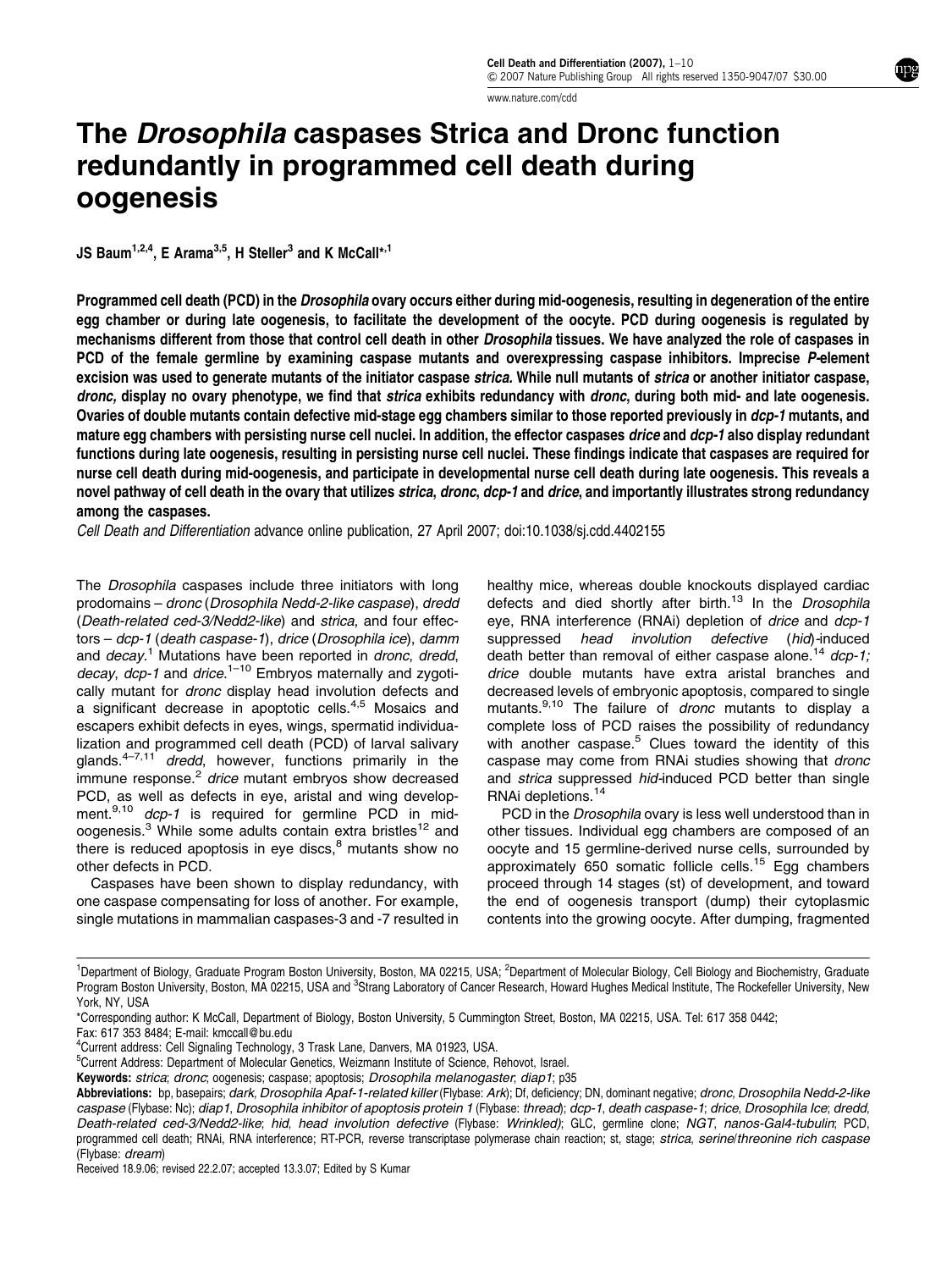and condensed nurse cell nuclear remnants are phagocytosed by the surrounding follicle cells.<sup>16</sup>

In addition to developmental nurse cell death during late oogenesis, entire egg chambers can undergo degeneration during mid-oogenesis in response to limited nutrients, certain chemicals, defects in hormone signaling, or poor environmental conditions.<sup>17</sup> In contrast to developmental nurse cell PCD which occurs normally during the production of mature egg chambers, PCD during mid-oogenesis is thought to be the outcome of a checkpoint, where there is a final opportunity to eliminate defective egg chambers before vitellogenesis.<sup>17</sup>

PCD during oogenesis appears to be regulated differently than cell death in other *Drosophila* tissues. Reaper, Hid and Grim, which are required for almost all embryonic  $PCD<sub>1</sub><sup>1</sup>$  are not required for nurse cell death.<sup>18</sup> Although caspases are expressed at high levels just before nurse cell death, 19-23 studies utilizing caspase reporters and inhibitors suggest that they do not play a role in developmental PCD. $24,25$  Caspase-3 activity is extremely high throughout egg chambers undergoing mid-oogenesis degeneration.<sup>24</sup> We have previously shown that the effector caspase dcp-1 is essential for germline PCD in mid-oogenesis. $3$  Starved  $dcp-1$  mutants show st7-8 egg chambers with uncondensed nurse cells and a lack of follicle cells, $3$  suggesting that follicle cells died but nurse cells persisted. Overexpression of Drosophila inhibitor of apoptosis protein 1 (diap1) or the baculovirus caspase inhibitor  $p35$  results in mid-oogenesis defects similar to  $dcp-1$ mutants.<sup>24,25</sup> supporting a requirement for caspases during mid-oogenesis PCD.

Here, we further analyze the role of caspases and their inhibitors in Drosophila oogenesis. Neither dronc nor dredd mutants were found to disrupt PCD in the ovary at either midor late oogenesis. Examination of a third initiator caspase, strica, was performed by creating deletions in the gene. Whereas small deletions in *strica* resulted in moderate defects during oogenesis, a deletion of the entire gene resulted in only a few abnormal egg chambers. Double mutants removing strica and *dronc* demonstrated a high frequency of egg chambers defective in both mid- and late oogenesis. Additionally, dcp-1 and drice act redundantly during late oogenesis. Contrary to previous reports, our findings indicate that caspases do participate in developmental nurse cell death. We have revealed a novel pathway of PCD in the ovary that utilizes strica, dronc, dcp-1 and drice, and illustrates significant redundancy among the caspases.

## **Results**

2

Dynamic regulation of DIAP1 during oogenesis. To investigate the regulation of caspase activity in oogenesis, we examined the expression of the caspase inhibitor DIAP1. Immunostaining of wild-type ovarioles with anti-DIAP1 revealed that DIAP1 expression was high from the germarium until st7. It then decreased during st7–8 before increasing again at st9–11 (Figure 1a). Expression decreased again at st11, and localization of DIAP1 shifted from nuclear to cytoplasmic (Figure 1b and c). Nuclear localization in nurse cells has also been observed with a different DIAP1 antibody (K White, personal communication). These results

are consistent with previous findings on diap1 transcript levels by in situ hybridization.<sup>18</sup> Interestingly, these stagespecific decreases in *diap1* expression coincide with the stages when PCD occurs.

To further examine regulation by DIAP1, we compared DIAP1 and active caspase-3 staining. In healthy egg chambers at mid-oogenesis, active caspase-3 and DIAP1 stained reciprocally. DIAP1 was nuclear, while caspase-3 activity was found at low levels in the cytoplasm (Figure 1d–g, arrowheads). However, a startling contrast was observed in degenerating egg chambers, where very low levels of DIAP1 were found to be solely cytoplasmic and excluded from nurse cell nuclei (Figure 1d and e). Conversely, active caspase-3 in degenerating egg chambers displayed intense staining throughout the egg chambers (Figure 1f and g, arrows).

Overexpression of diap1 or p35 inhibits germline PCD during mid- and late oogenesis. We also investigated the role of caspases in oogenesis by overexpressing diap1 in the germline with the UASp/nanos-Gal4:VP16 system.<sup>2</sup> As expected, egg chambers from UASp-diap1; nanos-Gal4: VP16 transgenic flies displayed a significant increase in DIAP1 expression relative to controls (Figure 1a and h, i). Interestingly, overexpression lines showed a dramatic decrease in DIAP1 at st7–8 in healthy egg chambers, similar to wild-type flies (Figure 1a and h, i, arrows), nanos-Gal4: VP16 can drive expression of UASp-lacZ during st7-8 (Figure  $1j^{26}$ ; thus the lack of DIAP1 overexpression driven by Gal4 at this stage indicates that downregulation of DIAP1 is post-transcriptional. This may occur through the autoubiquitination of DIAP1 via its RING domain acting as a ubiquitin ligase.<sup>27</sup>

Overexpression of diap1 or p35 resulted in defective egg chambers during mid-oogenesis (Figure 2b) as reported previously,<sup>24,25</sup> resembling dcp-1 mutants.<sup>3</sup> The overexpression lines displayed 93–100% defective mid-stage egg chambers, while control ovaries contained only 2% defective egg chambers (Table 1).

In *diap1* and *p35* overexpression lines, cytoplasmic transport occurred normally, indicating that caspases do not play a major role in dumping. However, UASp-diap1 and UASp-p35 ovaries exhibited persisting nurse cell nuclei in up to 21% of st14 egg chambers (Figure 2d, Table 1), suggesting that caspases are involved in the final stages of nurse cell PCD. Combined overexpression of diap1 and p35 resulted in 31% persisting nuclei (Table 1). This increased percentage in the double transgenic lines may reflect an additive effect of inhibiting two separate pathways, suggesting that  $p35$  and diap1 can inhibit different caspases. Overexpression of diap1 in the ovary did not appear to affect embryo viability but egg production was reduced in older females (data not shown).

dronc and dredd are not required for PCD during oogenesis. We wished to determine which caspases were required for PCD in oogenesis. Previous studies have demonstrated that dronc is required for most PCDs at multiple developmental stages.4,5 Furthermore, mutations in dronc suppressed degeneration of the ovary induced by a partial loss of *diap1*.<sup>5</sup> Based on these findings, *dronc* was a strong candidate to play a role in PCD during oogenesis.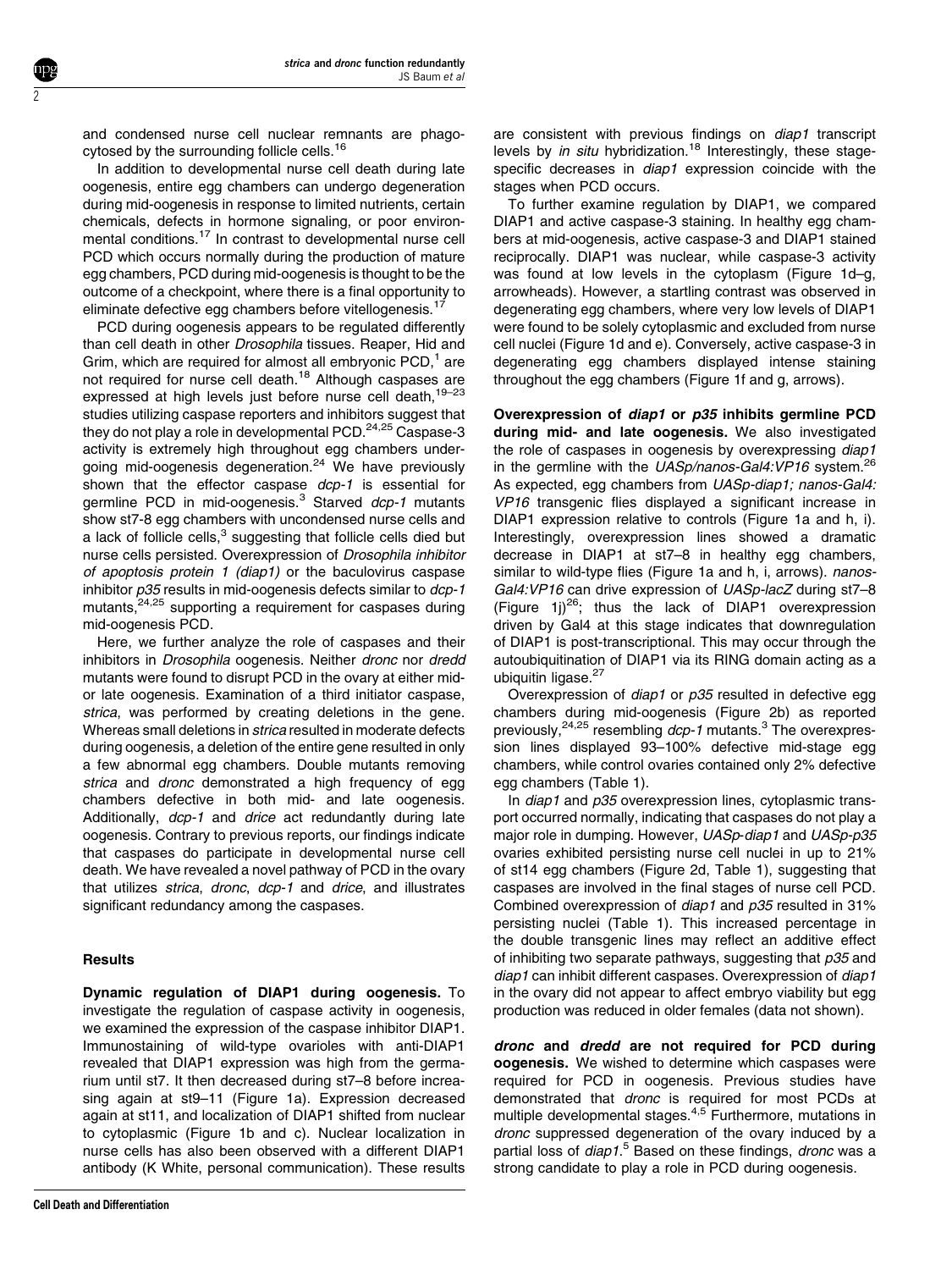$\frac{d}{2}$  and  $\frac{d}{2}$  are both semi-lethal nonsense mutations.<sup>5</sup> Surviving flies displayed extra aristal branches on the posterior axis in comparison to wild type (Figure 3a



and b), demonstrating a requirement for *dronc* in antennal development. This phenotype is similar to that seen in hid mutants.<sup>28</sup> suggesting that dronc acts downstream of hid in the arista.

Despite the requirement for dronc in other tissues, only minor defects during oogenesis were seen in either the few homozygous survivors or in germline clones (GLCs; Figure 3c and d).  $d$ ronc<sup> $129$ </sup> GLC ovaries displayed slight defects in mid-oogenesis PCD, where some egg chambers showed condensed nurse cell nuclei but no somatic follicle cells (Figure 3e). Normally the dying nurse cells are removed before the follicle cells die. Slight defects were also seen in



Figure 2 Overexpression of diap1 and p35 inhibits mid-oogenesis nurse cell death, and partially disrupts late-oogenesis nurse cell death. (a) NGT40; nanos-Gal4:VP16 control ovaries contain degenerating egg chambers characterized by condensed nurse cell nuclei at st7-9 (arrows). (b) UASp-p35 ovaries display defective egg chambers during mid-oogenesis, characterized by a lack of follicle cells but containing large, uncondensed nurse cell nuclei. (c) NGT40; nanos-Gal4:VP16 egg chambers undergo condensation and phagocytosis of nurse cell nuclei by st14. (d) Approximately 20% of UASp-p35 st14 egg chambers show uncondensed, persisting nurse cell nuclei (arrow). Egg chambers are stained with DAPI

Figure 1 DIAP1 expression and localization during oogenesis. (a–g) Wild-type egg chambers. (a) Anti-DIAP1 staining (red) is high from the germarium to st7 and at st9. DIAP1 expression is low during st7–8 (arrow). (b) DIAP1 is localized to the nurse cell nuclei before st11. (c) A st12 egg chamber demonstrating that DIAP1 becomes cytoplasmic. (d) 4',6 diamidino-2-phenylindole (DAPI) staining of a st8 degenerating egg chamber (arrow) and a healthy st10 egg chamber (arrowhead). (e) The same egg chambers as in (d), stained with anti-DIAP1. The degenerating egg chamber (arrow) displays no nuclear and very little cytoplasmic staining of DIAP1, while the healthy egg chamber (arrowhead) shows high DIAP1 staining in the nurse cell nuclei. (f) DAPI staining of additional degenerating (arrow) and healthy (arrowhead) mid-stage egg chambers. (g) The egg chambers in (f) stained with anti-active caspase-3 (red) show a pattern of staining reciprocal to DIAP1. High levels of active caspase-3 are seen in the degenerating chamber (g, arrow), while staining is present only at very low levels in the cytoplasm of a healthy egg chamber (g, arrowhead). (h) NGT/UASp-diap1 9-4; nosGAL4VP16 ovarioles showed higher and mostly cytoplasmic anti-DIAP1 staining at st10 compared to wild type. They also demonstrated a drastic reduction in staining during mid-oogenesis (arrows), similar to wild-type ovaries (a). (i) The same image as (h) with brightness enhanced in Adobe Photoshop. (i) NGT40/UASp-lacZ; nosGAL4VP16 ovarioles stained with anti- $\beta$ -galactosidase showing expression during st7-10. Arrow indicates mid-stage egg chamber. All images except (d, f and j) were visualized on the confocal microscope, while (d, f and j) were taken on a conventional fluorescent microscope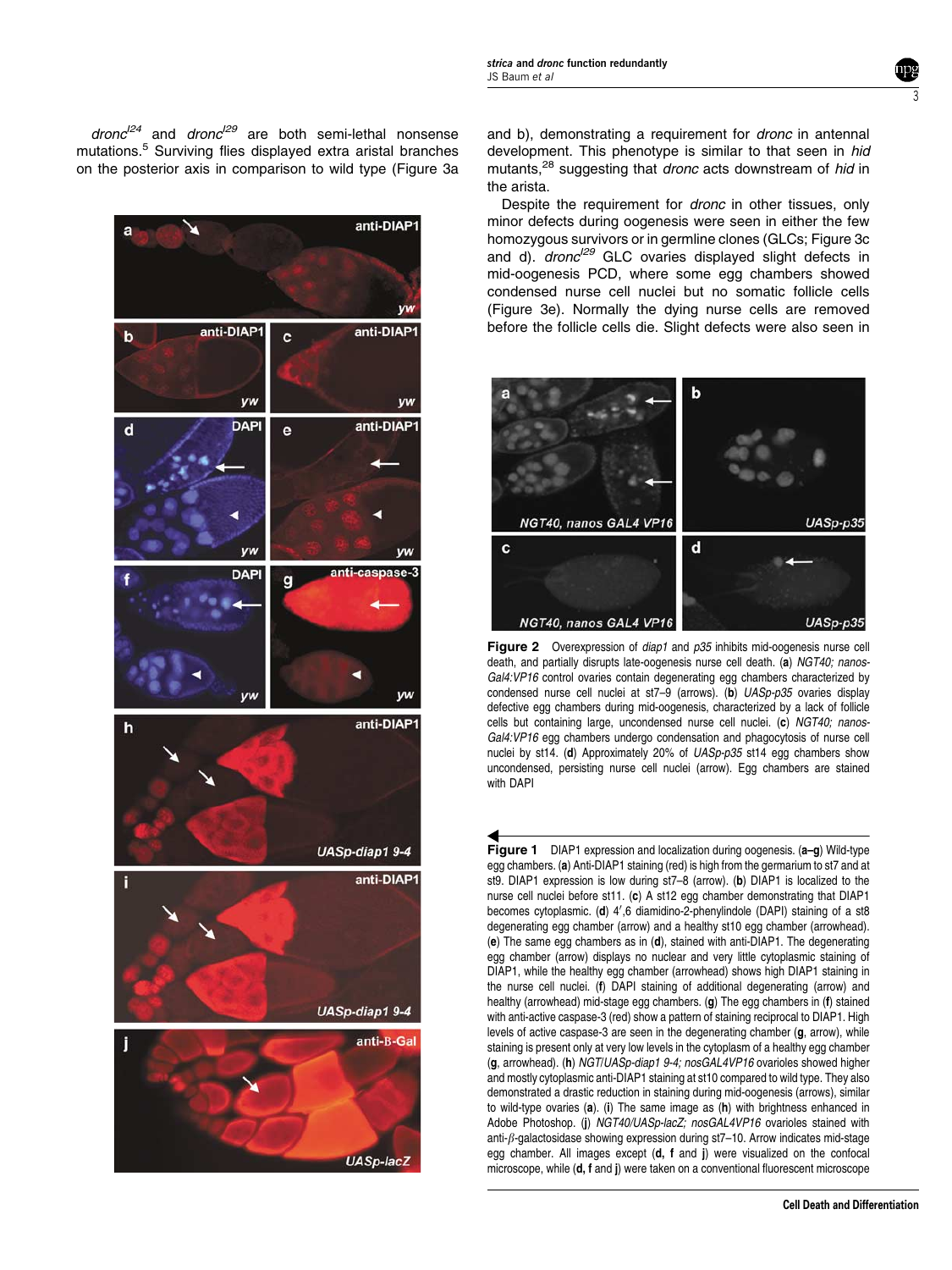|  |  | Table 1 Phenotypic quantification of <i>diap1</i> and p35 over-expression |  |  |  |
|--|--|---------------------------------------------------------------------------|--|--|--|
|--|--|---------------------------------------------------------------------------|--|--|--|

4

|                          |            | Mid-stage egg chambers |                       |             | Stage 14 egg chambers |                     |             |
|--------------------------|------------|------------------------|-----------------------|-------------|-----------------------|---------------------|-------------|
| Transgene(s)             | Gal4 copy# | % Degenerating         | $%$ pwop <sup>a</sup> | $n^{\rm b}$ | % Normal              | % Persisting nuclei | $n^{\rm c}$ |
| UASp-p35                 |            |                        | 93                    | 90          | 85                    | 15                  | 443         |
| UASp-p35                 |            | <b>ND</b>              | <b>ND</b>             | ND          | 81                    | 19                  | 150         |
| UASp-p35                 |            | <b>ND</b>              | <b>ND</b>             | <b>ND</b>   | 75                    | 25                  | 57          |
| $UASp-p35d$              |            | <b>ND</b>              | <b>ND</b>             | <b>ND</b>   | 90                    | $10^{\rm e}$        | 61          |
| UASp-diap1 9-4           |            |                        | 93                    | 48          | 78                    | 22                  | 209         |
| UASp-diap1 15a           | 1–2        |                        | 93                    | 106         | 95                    | $5^{\mathrm{e}}$    | 512         |
| UASp-diap1 9-4; UASp-p35 |            | <b>ND</b>              | <b>ND</b>             | <b>ND</b>   | 86                    | 14                  | 84          |
| UASp-diap1 9-4; UASp-p35 |            |                        | 100                   | 103         | 69                    | 31                  | 107         |
| UASp-diap1 15a; UASp-p35 |            |                        | 99                    | 104         | 85                    | 15                  | 109         |
| UASp-diap1 15a; UASp-p35 |            | 0                      | 100                   | 136         | 71                    | 29                  | 125         |
| Control                  | $3 - 4$    | 98                     | 2                     | 53          | 95                    | 5                   | 362         |

Flies carried one copy of each UAS transgene and varying numbers of the GAL4 driver as indicated (NGT40 and/or Nanos-GAL4:VP16). <sup>a</sup>pwop (peas without pods) refers to abnormal mid-stage egg chambers with large, intact nurse cell nuclei but lacking follicle cells. <sup>b</sup>n is the total number of degenerating and pwop egg chambers scored. <sup>c</sup>*n* is the total number of stage 14 egg chambers scored. <sup>d</sup>Flies in this experiment carried two copies of *UASp-p35*. <sup>e</sup>All phenotypes were statistically significant  $(P< 0.05, \chi^2$ -analysis) except for these



**Figure 3** Mutations in *dronc* result in increased number of aristal branches but do not have a major effect on oogenesis. (a) yellow white (yw) flies display aristae with approximately five posterior (p) branches. (b)  $dronc^{124}$  homozygous flies contain approximately 6–8 extra branches on the posterior. In the ovary of both healthy  $yw$  (c) and dronc<sup> $24$ </sup> (d) flies, there are occasional degenerating egg chambers (arrows) seen at mid-oogenesis. (e) In  $d$ ronc<sup> $29$ </sup> ovaries, both normally degenerating egg chambers (not shown) and abnormal egg chambers (arrowhead) at mid-oogenesis are occasionally seen, characterized by condensed nurse cells and few or no follicle cells. (c-e) were stained with DAPI

late oogenesis, as 10% of dronc GLC st14 egg chambers contained persisting nurse cell nuclei. The lack of a major phenotype, however, indicates that dronc is not required for PCD in oogenesis. Consistent with this, we found no phenotype with germline expression of dominant negative (DN) dronc constructs (data not shown). However, the possibility of redundancy between dronc and another caspase(s) still existed.

Given the absence of any significant oogenesis defects in dronc mutants, we analyzed a possible role for another initiator caspase, dredd. dredd $B^{118}$  flies are viable,<sup>2</sup> and examination of their ovaries revealed no abnormal phenotype during oogenesis. This suggests that *dredd*, on its own, has no significant role in oogenesis. To determine if *dredd* shares a redundant role with dronc, dred $d^{B118}$ ; UASp-droncDN/nanos-

Gal4:VP16 flies were generated. Again, no ovary defects were observed (data not shown) indicating that *dronc* and dredd do not have overlapping functions. Furthermore, dredd<sup>B118</sup>dronc GLC were examined and no defects in midoogenesis were observed (data not shown). This suggests that either an initiator caspase may not be required during oogenesis, or the third initiator, strica,<sup>22</sup> is the key to transducing the apoptotic signal.

Generation of strica alleles through imprecise P-element excision. To generate mutations in *strica*, imprecise P-element excision was performed. We used the P-element insertion, P{XP}d06491, which was located 11 bp (basepairs) upstream of the predicted start of strica transcription (Figure 4a). We identified four of 295 excision lines that carried deletions in strica (Figure 4). While the first three deletion alleles still leave part of the coding region,  $strica<sup>4</sup>$  is a 2.63 kb deletion removing 355 bp upstream of the P-element insertion site, the entire 527aa coding region and the all of the transcribed region except the final 70 bp (Figure 4a). All alleles of strica are viable and fertile, and do not appear to disrupt the flanking genes.

strica mRNA levels in adult flies were examined by quantitative reverse transcriptase polymerase chain reaction (RT-PCR), and confirmed that  $strica<sup>4</sup>$  flies are null. Furthermore, strica<sup>2</sup> and strica<sup>3</sup> were each found to express approximately 2.2-fold less strica mRNA than control (Figure 4b). Decreased strica expression was also seen in P{XP}d06491 flies (Figure 4b). It is unclear whether the mRNA expressed in *strica*<sup>2</sup> and *strica*<sup>3</sup> flies is translated. There are several potential translational start sites that could put the truncated proteins into their normal frame. The similarity in phenotype to  $P{XP}$ d06491 (see below) suggests that these alleles have some residual function.

strica participates during germline PCD in midoogenesis. To determine whether strica plays a role in oogenesis, ovaries from strica mutants were examined. The original insertion line,  $P{XP}$ d06491, and two partial deletion alleles, strica<sup>2</sup> and strica<sup>3</sup>, showed clear defects in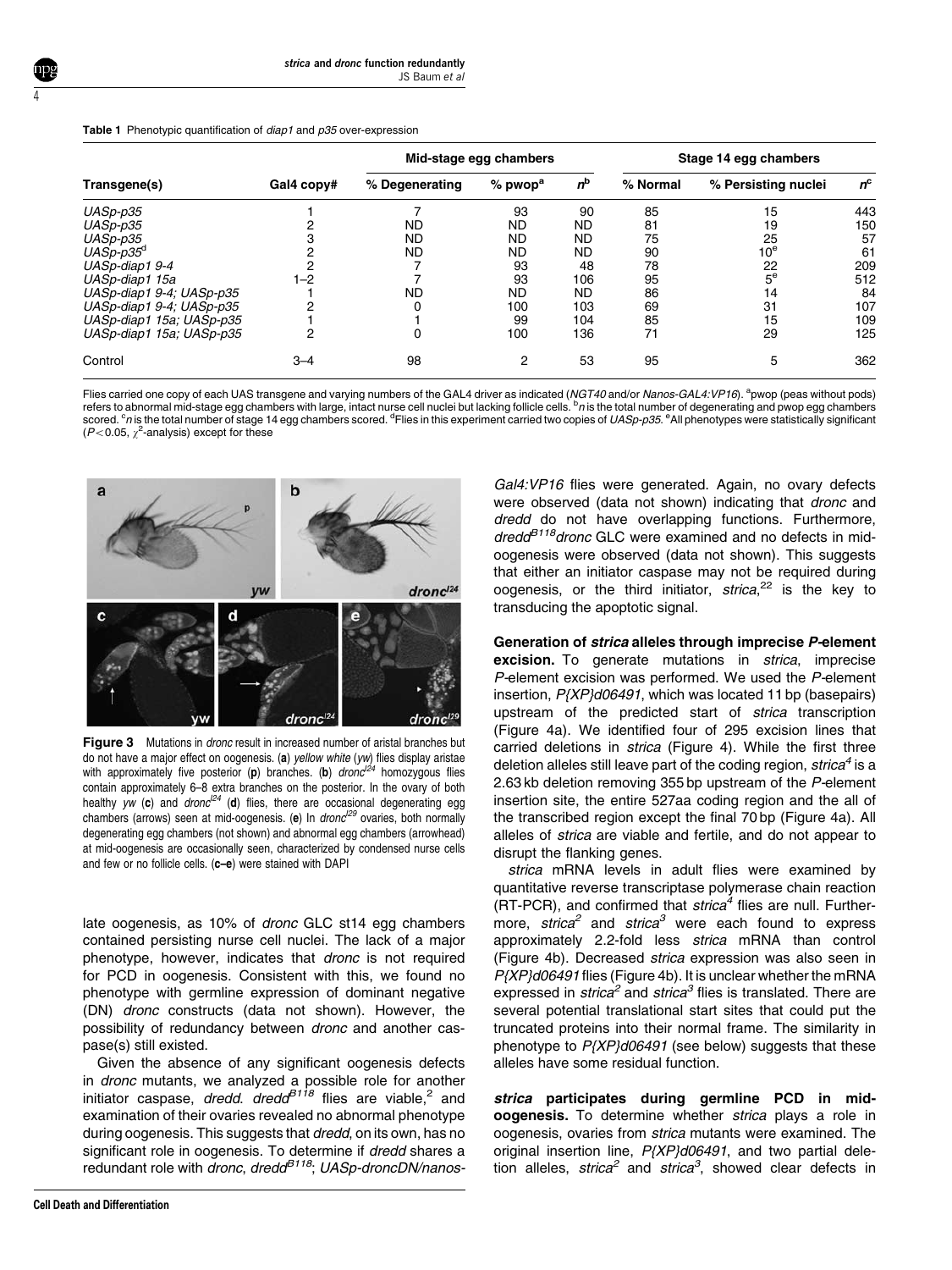

Figure 4 Genomic organization of strica. (a) The genomic organization at the strica locus for the P-element insertion line, P{XP}d06491, and the four deletion lines. The three exons of strica are labeled I, II and III, and the first and last (527) amino acid positions are indicated. Deletions are indicated by dotted lines. Everything is drawn to scale except for the size of the P-element.  $strica<sup>1</sup>$  is a 230 bp deletion removing the region from the P-element insertion site through the first 18aa. strica<sup>2</sup> is a 1084 bp deletion removing the first 118aa and 549 bp upstream of the P-element insertion, while strica<sup>3</sup> is a 1047 bp deletion removing the region from the P-element insertion site to the first 291aa.  $strica<sup>4</sup>$  is a 2.63 kb deletion removing 355 bp upstream of the P-element insertion site, the entire 527aa coding region and all of the transcribed region except the final 70 bp. (b) Quantitative real time RT-PCR of strica mutants. Each bar represents the average of three separate biological replicates (RNA isolations). Expression levels are shown as mean normalized mRNA expression values, taking into account primer efficiency. Error bars represent the standard error of measurement (S.E.M.)

mid-oogenesis. Approximately 30% of dying mid-stage egg chambers in strica<sup>2</sup> and strica<sup>3</sup> (Figure 5b and f) showed defects in germline PCD, resembling dcp-1<sup>Prev1</sup> mutants.<sup>3</sup> Additionally, a small percentage of partially defective egg chambers resembling those seen in  $dronc^{129}$  were found (Figure 5c and f). Surprisingly, no abnormal mid-stage egg chambers were seen in ovaries of strica<sup>4</sup>, the null allele (Figure 5f). The phenotypes observed in the partial deletion alleles are not due to a background mutation on the starting chromosome, as precise excision lines did not show the defective phenotypes. Additionally,  $strica<sup>4</sup>$  in trans to a deletion of the region (Df(2R)nap9) (Df, deficiency) also appeared similar to wild type, while strica<sup>2</sup>/Df(2R)nap9 and strica<sup>3</sup>/Df(2R)nap9 displayed approximately 35% abnormal egg chambers (Figure 5f; data not shown). Furthermore, the presence of abnormal mid-stage egg chambers in strica<sup>2</sup>/

strica<sup>3</sup> (Figure 5f) and  $P{XP}$ d06491 (not shown) ovaries suggest that partial loss of strica is responsible for the mid-oogenesis defects. However, the possibility of truncated proteins suggests that they could be neomorphic or antimorphic alleles.

5

strica alleles that displayed abnormal phenotypes during mid-oogenesis also exhibited minor abnormalities during late oogenesis. While no significant defects were seen in cytoplasmic transport, strica<sup>2</sup> displayed 12% of st14 egg chambers with persisting nurse cell nuclei (Figure 5e). Conversely, just as  $strica<sup>4</sup>$  showed no significant defects during mid-oogenesis, 98% of st14 egg chambers in the strica<sup>4</sup> null mutant appeared normal.

Despite the phenotype of  $strica<sup>2</sup>$  in oogenesis, we failed to see any defects in PCD during embryogenesis in  $strica<sup>2</sup>$  and strica<sup>4</sup> using acridine orange to reveal apoptotic cells or a slitlacZ enhancer trap which labels midline glia (data not shown). A recent study utilizing RNAi depletion has suggested that strica is required for the death of larval salivary glands.<sup>14</sup> However, we did not observe any significant degree of persisting salivary glands in  $strica<sup>4</sup>$  mutants. Additionally, strica mutants had minimal defects in the pattern of lattice cell apopotosis in the pupal retina (C Brachmann, personal communication).

strica and dronc display redundant functions during mid- and late oogenesis. The lack of any clear phenotypes in strica<sup>4</sup> compared to strica<sup>2</sup> and strica<sup>3</sup> suggested that strica could share a redundant function with another caspase that could compensate when strica is completely deleted. dronc was a strong candidate to display redundancy with *strica* based on its critical role in many other tissues that undergo PCD. To determine whether strica displays redundancy with dronc, we generated double mutants null for both caspases. strica<sup>4</sup>; dronc<sup>124</sup> and strica<sup>4</sup>; dronc<sup>129</sup> GLC females were fertile but their ovaries contained 31 and 46% of mid-stage egg chambers with missing follicle cells, but large surviving nurse cells (Figure 6b and f) resembling dcp-1 mutants.<sup>3</sup> Many of these contained excessive numbers of nurse cells (Figure 6c). Among st6 egg chambers, we found that 18% ( $n = 117$ ) contained excessive nurse cells, indicating a possible defect in PCD in the germarium.<sup>17,29</sup> Double mutants also showed an increase in mid-stage egg chambers with condensed nurse cell nuclei but lacking follicle cells (Figure 6f). Such phenotypes were not seen at any significant level in strica<sup>4</sup>, dronc<sup>124</sup> or dronc<sup>129</sup> alone (Figure 6f). Furthermore, no significant phenotypes were seen in *strica<sup>2</sup>/strica<sup>4</sup>; dronc<sup>I29</sup>* GLCs (Figure 6f), suggesting that residual Strica activity in the  $strica<sup>2</sup>$  allele is sufficient for normal PCD. Egg chambers from strica<sup>4</sup>; dronc GLCs that degenerated normally also showed normal levels of activated caspase-3 staining (data not shown), suggesting that downstream caspases could still be activated in the absence of dronc and strica.

In late oogenesis, strica<sup>4</sup>; dronc GLC ovaries contained 16–21% st14 egg chambers with persisting nurse cell nuclei (Figures 6e and 7). Persisting nurse cell nuclei were not observed at any significant level in  $strica<sup>4</sup>$  alone, and in only 10% of dronc<sup> $124$ </sup> or dronc<sup> $129$ </sup>st14 egg chambers (Figure 7). To verify that these phenotypes were due to the combined loss of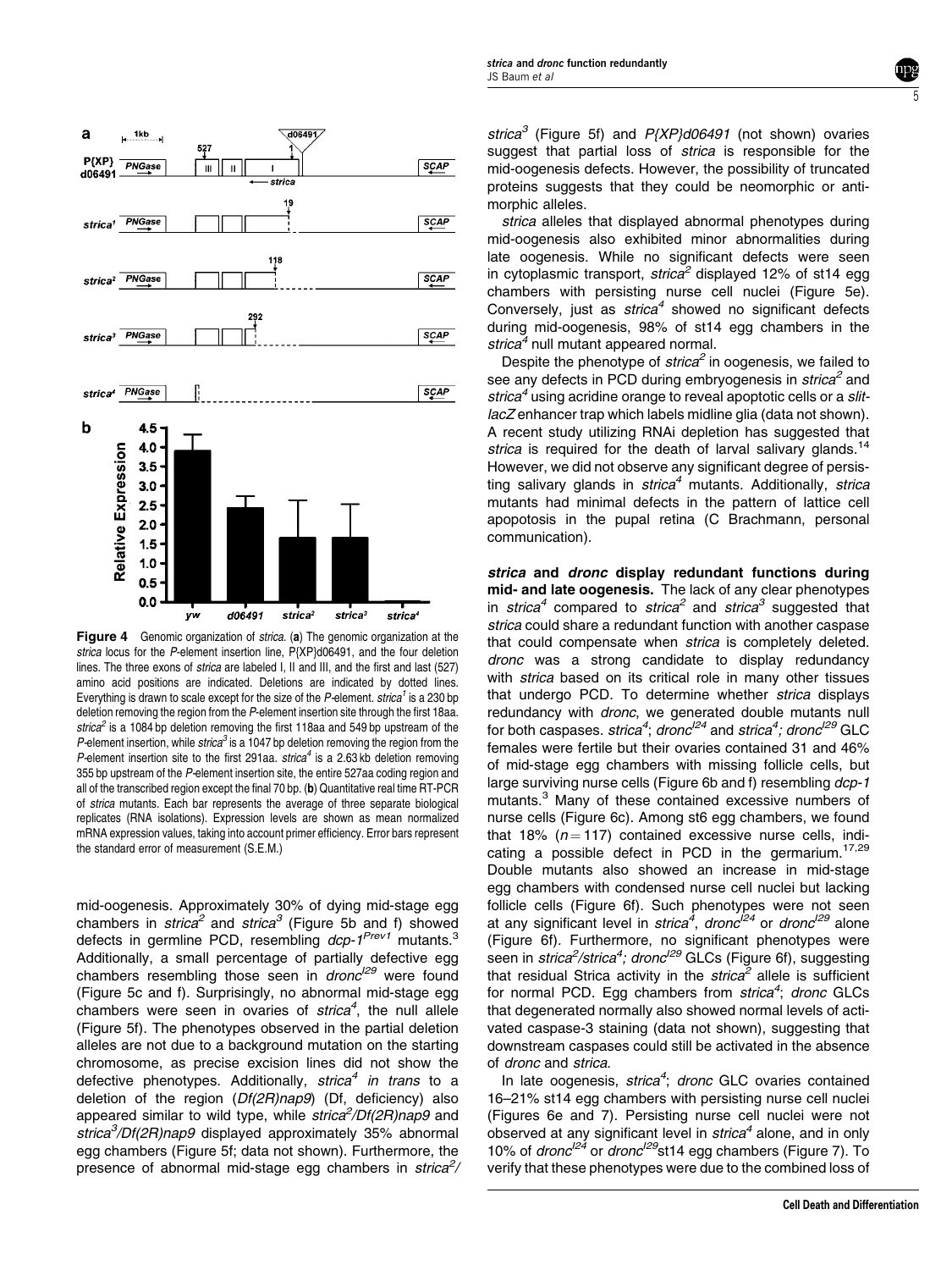

Figure 5 strica mutants show defects in PCD. (a-e) Egg chambers from strica<sup>2</sup> flies stained with DAPI. (a) Dying mid-stage egg chambers from strica<sup>2</sup> flies displayed phenotypes including (a) normal degenerating egg chambers, (b) defective mid-stage egg chambers characterized by large intact nuclei but a loss of follicle cells and (c) egg chambers with condensed nurse cell nuclei with a loss of follicle cells. During late oogenesis, strica<sup>2</sup> flies exhibited both (d) st14 egg chambers that developed normally, with no remaining nurse cell nuclei and (e) st14 egg chambers with persisting nurse cell nuclei (arrow). (f) The percentage of mid-stage egg chambers degenerating or failing to die normally was quantified in both strica mutants and flies that underwent precise excision of d06491. Pwop (peas without pods) refers to the egg chamber seen in (b), while pwop-like refers to that seen in (c)

strica and dronc, double mutants carrying a dronc<sup>+</sup> genomic rescue transgene were generated. These flies showed completely normal degeneration during both mid- and late oogenesis (Figure 6f; data not shown).

To determine if dredd also acted redundantly with strica, we examined  $\text{dredd}^{B118}$ strica<sup>4</sup> double mutants and found that they did not display any defects during oogenesis (data not shown). Additionally, *dredd<sup>B118</sup>; strica<sup>4</sup>; dronc<sup>i29</sup>* GLCs were generated and phenotypes were not more severe than  $\mathit{strica}^4$  ;  $d$ ronc<sup> $129$ </sup> GLCs alone (data not shown).

dcp-1 and drice display redundancy during late oogenesis. Because dronc and strica demonstrated redundancy during oogenesis, we hypothesized that other caspases may also display overlapping functions in nurse cell death. Recent studies have shown dcp-1 and drice to be redundant in the embryo and arista, $9,10$  implicating them as good candidates for redundancy in the ovary as well. dcp-1<sup>Prev1</sup> mutants display 10% persisting nuclei during late oogenesis, while *drice<sup>17</sup>* mutants show only 5% persisting nuclei. However, dcp-1<sup>Prev1</sup>drice<sup>17</sup> double-mutant GLCs displayed 21% persisting nurse cell nuclei (Figure 7). Thus,

6

dcp-1 and drice also appear to play redundant functions during late oogenesis.

## **Discussion**

Our previous findings with dcp-1 and overexpression of diap1 indicated that caspases are required for PCD during midoogenesis.3,24 This was supported by a subsequent study overexpressing  $p35$  in the female germline.<sup>25</sup> However. the identity of the initiator caspase(s) responsible for dcp-1 activity was unclear, as was the role of caspases during late oogenesis. Here we have shown that the ovary utilizes a novel pathway of caspase activation during mid- and late oogenesis that depends largely on redundancy among caspases.

We examined the three initiator caspases, with no significant defects seen in *dronc* or *dredd* mutants. The lack of a phenotype in dronc mutants was particularly surprising, considering its importance in most tissues and its ability to suppress the ovarian degeneration caused by loss of  $diap1.<sup>4-8,14</sup>$  Partial deletion *strica* mutants contained abnormal egg chambers during mid-oogenesis, characterized by absent or degenerating follicle cells and intact nurse cells, similar to those seen in  $dCD-1$  mutants.<sup>3</sup> This indicated a role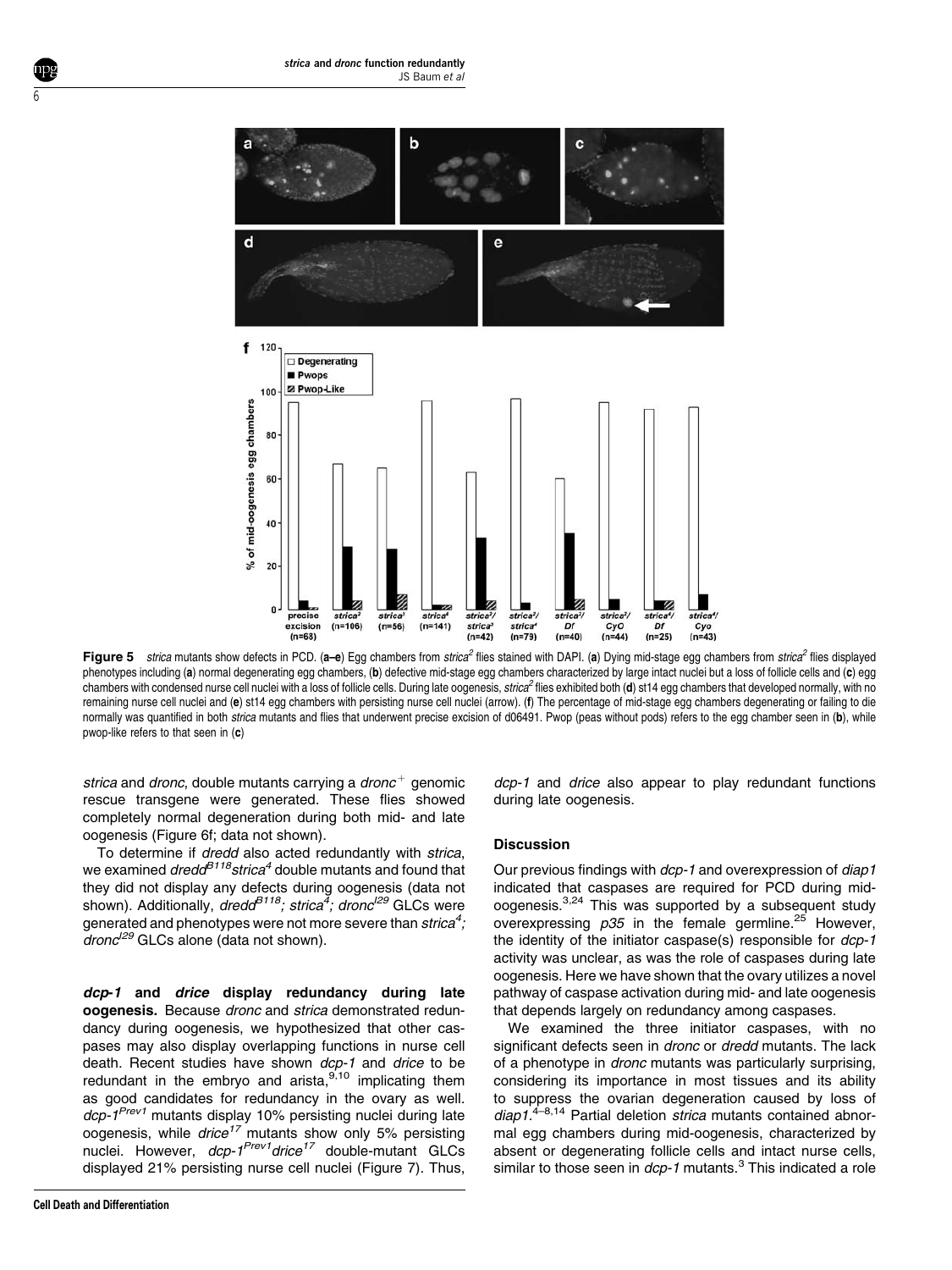

Figure 6 strica and dronc act redundantly during PCD in oogenesis. (a–e) Egg chambers stained with DAPI. (a) Dying mid-stage egg chamber from strica<sup>4</sup> flies showing normal degeneration of the nurse cells before death of the follicle cells. (b and c) Defective mid-stage egg chambers from strica<sup>4</sup>, dronc<sup>124 or I29</sup> GLCs characterized by large intact nurse cell nuclei but a lack of follicle cells. These egg chambers occasionally contained more than 15 nurse cell nuclei, as seen in (c). (d) A strica<sup>4</sup> st14 egg chamber developed normally, with no remaining nurse cell nuclei. (e) A strica<sup>4</sup>; dronc<sup>I24 or I29</sup> GLC st14 egg chamber displays persisting nurse cell nuclei (a**rrow**). (f) The percentage of mid-stage egg chambers degenerating or failing to die normally was quantified in both single strica and dronc mutants, and GLCs removing both caspases. Pwop (peas without pods) refers to the egg chamber seen in (b and c), while pwop-like refers to the phenotype shown previously in Figure 5c

for strica as an initiator caspase participating in the regulation of cell death during mid-oogenesis. Interestingly, strica<sup>4</sup>, a null allele of strica, did not display any defects during midoogenesis. We hypothesized that this may be due to another caspase compensating for the absence of strica.

dronc was a strong candidate to exhibit redundancy with strica based on the central role of *dronc* in most PCD. Additionally, a previous study showed that strica and dronc display redundancy in the eye.<sup>14</sup> Indeed, *strica; dronc* double mutants contained a high percentage of defective mid-stage egg chambers. Leulier et al.<sup>14</sup> have previously proposed that Strica acts in a pathway parallel to a Dronc-Drice cascade. Consistent with this model, we found that strica; drice double mutants also produced egg chambers defective in PCD in mid-oogenesis (data not shown). Because strica; dronc double mutants do not display complete inhibition of midoogenesis PCD, as is seen in  $dcp-1^{Prev1}$  and overexpression of the caspase inhibitors, a third caspase may act redundantly with strica and dronc. We tested whether dredd might perform this role, but triple mutant GLCs did not show a stronger phenotype than strica; dronc GLCs. Alternatively, dcp-1 may be activated through a novel mechanism of caspase

activation. The drastic downregulation of DIAP1 activity during mid-oogenesis indicates that lower initial levels of caspase activity may be sufficient to initiate the degeneration of an egg chamber. Such low levels of caspase activity would be inhibited at other stages by the higher level of DIAP1.

During late oogenesis, nurse cell nuclei normally degenerate and are removed from the egg chamber by st14. However, we found persisting nurse cell nuclei in several caspase mutant combinations. Importantly, we have found redundancy in late oogenesis between strica and dronc, and between *dcp-1* and drice. strica<sup>4</sup>; dronc GLC ovaries contained 16–21% of st14 egg chambers with persisting nurse cell nuclei, while dcp-1<sup>Prev1</sup>drice<sup>17</sup> GLC ovaries contained 21%. Persisting nuclei were observed at much lower frequencies in single mutants of *strica*, *dronc*, *dcp-1* and drice (Figure 7), whereas comparable levels were found when diap1 and p35 were overexpressed. Defective PCD in late oogenesis was likely not detected in previous studies with the inhibitors, $24,25$  because persisting nuclei only become apparent with increased Gal4 copy number.

Unlike mid-oogenesis, we found that caspase inhibition was able to disrupt developmental PCD in a maximum of 31% 7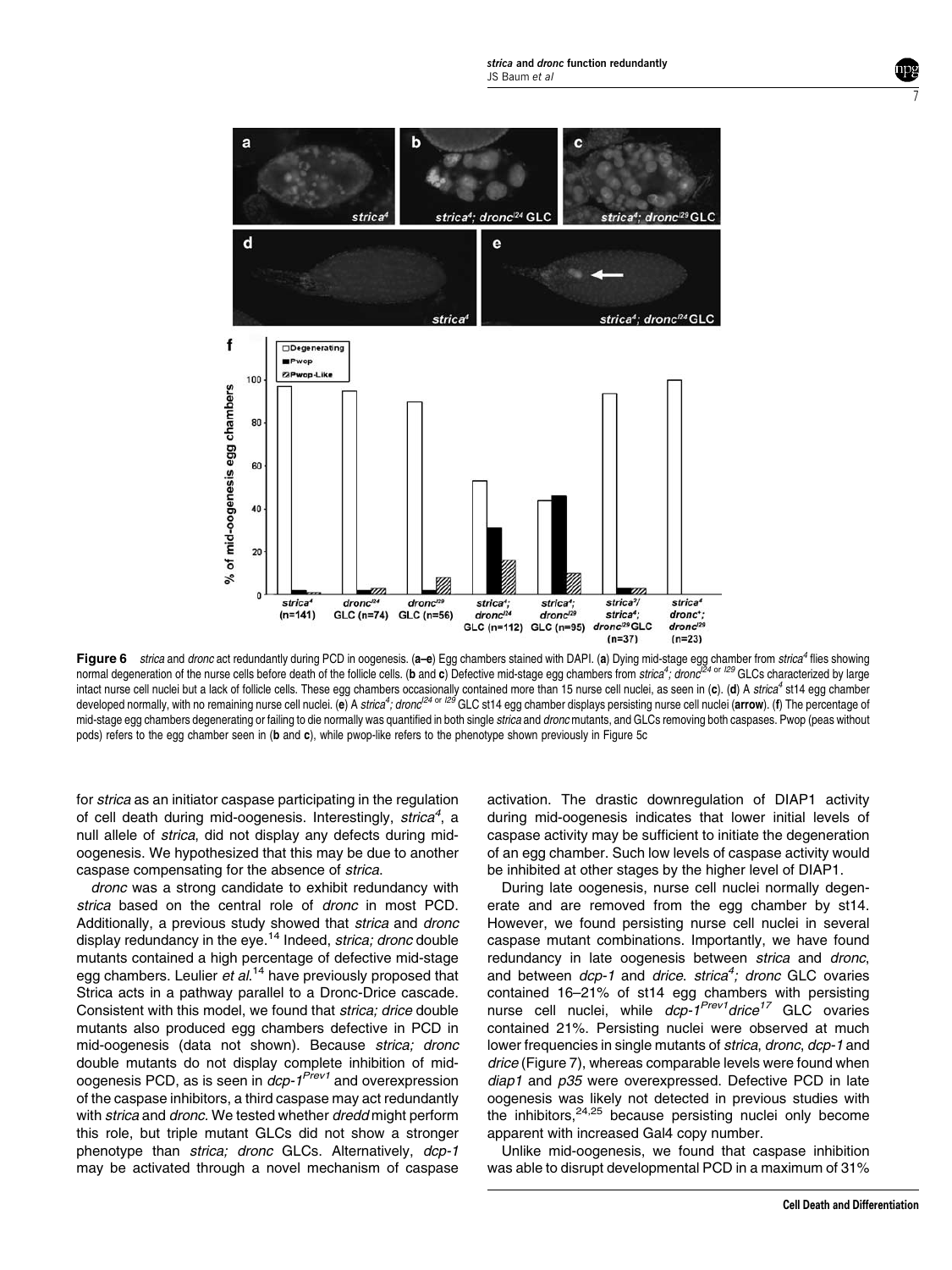

Figure 7 Caspases display redundant functions during late oogenesis. The percentage of st14 egg chambers appearing normal or containing persisting nurse cell nuclei was quantified in both caspase mutants and flies overexpressing caspase inhibitors

of st14 egg chambers. It is possible that a third caspase that is p35 and DIAP1 resistant may also be involved. Alternatively, late oogenesis may be regulated by both apoptotic and nonapoptotic forms of cell death. Redundancy between apoptosis and other forms of cell death has been demonstrated in the mammalian death receptor pathway, which normally leads to apoptosis through caspase-8. Cell death still takes place in certain cell types following inhibition of caspase-8, through a switch to either autophagy or necrosis.<sup>30</sup> Persisting st14 nuclei have also been reported in mutants lacking the transmembrane protein Spinster.<sup>31</sup> Cell death induced by the human ortholog to Spinster, Hspin1, appears to include the formation of autophagic vacuoles.<sup>32</sup> While autophagic vacuoles have been reported previously in nurse cells,  $33$  a recent study using GFP fusion proteins failed to see any evidence of such vacuoles.<sup>25</sup> Further study of autophagy in a background where caspases are inhibited is warranted.

Overall, our findings demonstrate that caspases are required for mid-oogenesis PCD, and play a partial role in late oogenesis PCD. During mid-oogenesis, dronc, strica and potentially another factor act redundantly, likely by activating dcp-1. This may occur through Strica and Dronc binding a common adaptor molecule such as Dark (Drosophila Apaf-1 related killer). Thus in the absence of Strica, increased Dronc binding to the adaptor may take place. Interestingly, dark GLCs show a phenotype similar to strica; dronc double mutants in late oogenesis but have normal PCD in midoogenesis (BP Bass and KM, unpublished), suggesting there could be a distinct adaptor that functions in mid-oogenesis. Alternatively, redundancy may occur through upstream components that normally initiate PCD via divergent Strica and Dronc pathways. In this model, upon disruption of Strica,

signaling through Dronc is upregulated. Although the effect on late oogenesis is not as strong as it is in mid-oogenesis, it makes economical sense that the ovary utilizes a similar mechanism of caspase activation at both stages, in which dronc and strica appear to activate dcp-1, drice and perhaps other effector caspases. Future studies may reveal a caspase-independent pathway that likely plays a role in developmental PCD in the ovary.

## Materials and Methods

Fly strains and crosses. Yellow white flies were used as a wild-type control. P{XP}d06491 used in the creation of strica alleles was obtained from the Exelixis Drosophila stock collection at Harvard. UASp-diap1, UASp-p35, UASp-lacZ and UASp-droncDN were crossed to the nanos-Gal4-tubulin (NGT40); nanos-Gal4: VP16 driver. NGT40; nanos-Gal4: VP16 flies were obtained from Rachel Cox<sup>34</sup> and UASp-lacZ flies were from Pernille Rorth.<sup>23</sup> drice<sup>17</sup> (strong loss-of-function),  $\frac{d}{2}$  (null) and  $\frac{d}{2}$  (null) flies were received from Andreas Bergmann,  $5,10$  $\frac{d\theta}{dt}$  (null) and  $\frac{d\theta}{dt}$  transgenic flies were obtained from John Abrams.<sup>2,4</sup><br> $\frac{d\theta}{dt}$  (null) and  $\frac{d\theta}{dt}$  transgenic flies were obtained from John Abrams.<sup>2,4</sup> (null) mutants and  $UASp$ -diap1 lines were generated in our laboratory. $3,24$  All other lines were obtained from the Bloomington stock center. Fly lines were maintained on a standard cornmeal, agar, molasses and yeast food and raised at 25°C. Because of the reduced viability of dronc mutants, GLCs were generated as described previously using the  $FLP/FRT/ovo<sup>D</sup>$  system.<sup>35,36</sup> To generate double mutant GLCs, strica<sup>4</sup>/CyO; dronc FRT/TM6B females were crossed to HSflp; strica<sup>4</sup>/CyO; ovo<sup>D</sup>FRT/MKRS males and progeny were heat shocked twice at  $37^{\circ}$ C for 1 h during the third instar larval stage. The GLC-carrying strica<sup>4</sup>/strica<sup>4</sup>; ovoD FRT/dronc FRT females were collected and conditioned<br>as described below. For triple mutant GLCs, the dredd<sup>B118</sup> mutation was crossed into the strica<sup>4</sup>/CyO; dronc<sup>129</sup>FRT/TM6B stock or recombined onto the HSflp chromosome (BP Bass, unpublished). dredd<sup>B118</sup>; strica<sup>4</sup>/CyO; dronc<sup>129</sup>FRT/TM6B females were crossed to *dredd<sup>B118</sup> HSflp; strica<sup>4</sup>/CyO; ovo<sup>D</sup>FRT/MKRS* males and treated as described above. The dronc<sup>+</sup> genomic transgene was recombined onto the strica<sup>4</sup> chromosome and crossed into the dronc<sup>129</sup>FRT/TM6B background. To confirm that the stocks were correct, the strica<sup>4</sup> and dred $d^{B118}$  mutations were verified by PCR and DNA sequencing, respectively. The presence of the dronc

8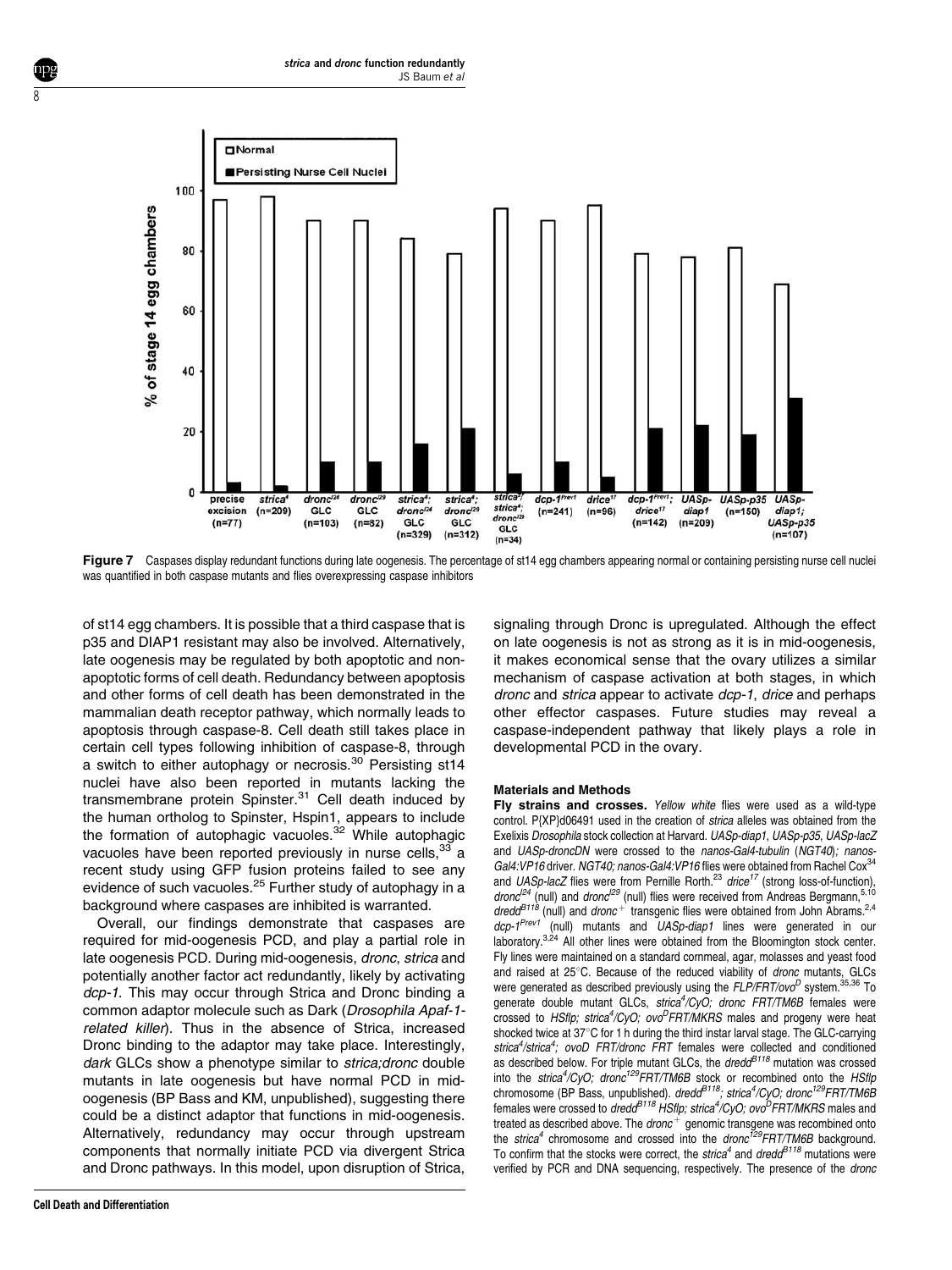**Transgenic flies.** Three dominant-negative dronc constructs, pro-dronc  $C > A$ ,  $\Delta N$  dronc  $C > A$  and CARD-only (gifts from Pascal Meier, Institute of Cancer Research, London), were subcloned from pUASt into pUASp via EcoRI and Xbal sites in both vectors to yield UASp-droncDN constructs. For generating the UASp-p35 construct, the pSH36-1 vector (a gift from S Shaham, the Rockefeller University) was digested with BamHI and EagI, and the fragment containing the p35 coding region was ligated into the BamHI and NotI sites of a modified version of the UASp vector, pUASp-2 (a gift from A Hudson, Yale University School of Medicine). Standard Drosophila techniques were used to generate transgenic lines from these constructs.

Imprecise P-element excision. P{XP}d06491 homozygous flies were crossed to  $Sp/CyO$ ; Sb 2–3/TM6 to mobilize the P-element. Single d06491,  $w^+$ / CyO; Sb  $\Delta 2 - 3/$   $+$  males were crossed to CyO/Gla females. Single male progeny of the genotype d06491 revertant (w<sup>-</sup>)/CyO were then crossed to CyO/Gla females to create stable lines. Genomic DNA was amplified from single flies as described.<sup>37</sup> Revertant homozygotes were screened by PCR for deletions first using primers GGATCGGTCACCAGAAGAAA and GAGGTGGTCGTCGTAGTGGT flanking the insertion site, which produced a 720 bp product in wild-type flies. If no PCR product resulted, PCR reactions were performed with primers TTGTGGGCGTTAAAG TAGGC and CAATTCCGACCCCAGACTAA, which resulted in a 2.7 kb band in wild-type flies, or primers CTCGTTAAGCCGGTGTTTTC and CAATTGCTGGGAC GATTTTT, which resulted in a 4.3 kb product in wild-type flies. Both the 2.7 and 4.3 kb PCR reactions were performed with Platinum Taq Polymerase High Fidelity (Invitrogen, Carlsbad, CA, USA).

Aristal dissections and mounting. Antennae were dissected in isopropanol and transferred to a slide. Following the evaporation of isopropanol, a 1 : 1 ratio of Canadian Balsam and methylsalicylate (Sigma, Highland, IL, USA) was added to mount aristae. The tissue was covered with a coverslip and examined under the light microscope.

RNA isolation and RT-PCR. Isolation of RNA was performed using TRIZOL (Invitrogen, Carlsbad, CA, USA). For each sample, RNA was isolated from 15 male flies homogenized in 1 ml of TRIZOL Reagent. cDNA synthesis was performed with the First-Strand cDNA Synthesis Kit (Amersham Biosciences, Piscataway, NJ) using a random hexamer  $pd(N)_{6}$  primer. cDNA was made from three different RNA preparations.

To determine relative levels of cDNA, quantitative real-time PCR was performed. A 30  $\mu$ l reaction consisted of 15  $\mu$ l of SYBR Green PCR master mix (Applied Biosystems, Foster City, CA, USA), 3  $\mu$ l of each primer, 1  $\mu$ l of the cDNA reaction and 8  $\mu$  of water. strica primers ACGAATTCCGAAAGGGAAGT and TCGTCCAG GGAGTAGTCGTC flanking the first intron were used at  $5$  pmol/ $\mu$ l. Control lamin primers GATCGATATCAAGCGTCTCTG and GCCTGGTTGTATTTGTTGTTC were used at  $3$  pmol/ $\mu$ l. Samples were divided into triplicates and run on a 7900HT Sequence Detection System (Applied Biosystems). A dilution set was also performed to take into account primer efficiency. Samples were run using the cycle 50°C at 2 min, 95°C at 10 min (40  $\times$  (95°C at 15 s, 60°C at 1 min)), 60°C at 1 min and 95°C at 15 s. Analysis of real-time PCR was performed using Q-Gene (Biotechniques), to obtain the mean normalized expression levels.<sup>38</sup> Creation of graphs and statistical analysis were performed using GraphPad Prism 4 (GraphPad Software, San Diego, CA, USA).

Ovary dissections and antibody staining. Flies were conditioned on yeast paste for 4–6 days before dissection, and ovaries were dissected in *Drosophila* Ringers. Egg chambers were stained as described previously.<sup>39</sup> To quantify persisting nurse cell nuclei, only st14 egg chambers with fully formed dorsal appendages were counted. Degenerating mid-stage egg chambers occurred spontaneously or were induced by nutrient deprivation as described.<sup>24</sup> Primary antibodies included rabbit anti-cleaved caspase-3 diluted 1 : 100 (Cell Signaling, Danvers, MA, USA), mouse anti- $\beta$ -galactosidase diluted 1:400 (Promega) and mouse anti-DIAP1 diluted 1 : 300 (a gift from Bruce Hay). Secondary antibodies included Cy-3-conjugated goat anti-mouse or goat anti-rabbit (Jackson ImmunoResearch Laboratories, West Grove, PA, USA), diluted 1 : 200. Samples were mounted in Vectashield with 4',6 diamidino-2-phenylindole (Vector Labs, Burlingame, CA, USA). Samples were viewed using an Olympus (Melville, NY,

USA) BX60 fluorescent microscope and digital camera (Olympus model U-TVO.5XC). Images were taken using MagnaFIRE SP and processed in Adobe Photoshop. Confocal images were taken on an Olympus Fluoview confocal microscope, and images were processed in Adobe Photoshop.

9

Acknowledgements. We thank John Abrams, Paige Bass, Andreas Bergmann, Rachel Cox, Pernille Rorth and the Bloomington Stock Center for fly stocks, and Pascal Meier, Andrew Hudson and Shai Shaham for plasmids. We also thank Bruce Hay for the DIAP1 antibody, Carrie Brachmann for examining pupal retinae, and Kevin Galinsky for technical assistance. We apologize to authors whose work we were unable to cite due to space restraints. This work was supported by National Institutes of Health grant R01 GM60574 to KM. EA was a fellow of the Charles H Revson Foundation and HS is an Investigator with the Howard Hughes Medical Institute.

- 1. Hay BA, Guo M. Caspase-dependent cell death in Drosophila. Ann Rev Cell Dev Biol 2006; 22: 623–650.
- 2. Leulier F, Rodriguez A, Khush RS, Abrams JM, Lemaitre B. The Drosophila caspase Dredd is required to resist gram-negative bacterial infection. EMBO Rep 2000; 1: 353–358.
- 3. Laundrie B, Peterson JS, Baum JS, Chang JC, Fileppo D, Thompson SR et al. Germline cell death is inhibited by P-element insertions disrupting the dcp-1/pita nested gene pair in Drosophila. Genetics 2003; 165: 1881–1888.
- 4. Chew SK, Akdemir F, Chen P, Lu WJ, Mills K, Daish T et al. The apical caspase dronc governs programmed and unprogrammed cell death in Drosophila. Dev Cell 2004; 7: 897–907.
- 5. Xu D, Li Y, Arcaro M, Lackey M, Bergmann A. The CARD-carrying caspase Dronc is essential for most, but not all, developmental cell death in Drosophila. Development 2005; 132: 2125–2134.
- 6. Daish TJ, Mills K, Kumar S. Drosophila caspase DRONC is required for specific developmental cell death pathways and stress-induced apoptosis. Dev Cell 2004; 7 : 909–915.
- 7. Waldhuber M, Emoto K, Petritsch C. The Drosophila caspase DRONC is required for metamorphosis and cell death in response to irradiation and developmental signals. Mech Dev 2005; 122: 914–927.
- 8. Kondo S, Senoo-Matsuda N, Hiromi Y, Miura M. DRONC coordinates cell death and compensatory proliferation. Mol Cell Biol 2006; 26: 7258–7268.
- 9. Muro I, Berry DL, Huh JR, Chen CH, Huang H, Yoo SJ et al. The Drosophila caspase Ice is important for many apoptotic cell deaths and for spermatid individualization, a nonapoptotic process. Development 2006; 133: 3305–3315.
- 10. Xu D, Wang Y, Willecke R, Chen Z, Ding T, Bergmann A. The effector caspases drICE and dcp-1 have partially overlapping functions in the apoptotic pathway in Drosophila. Cell Death Differ 2006; 13: 1697–1706.
- 11. Arama E, Bader M, Srivastava M, Bergmann A, Steller H. The two Drosophila cytochrome C proteins can function in both respiration and caspase activation. EMBO J 2006; 25 : 232–243.
- 12. Mendes CS, Arama E, Brown S, Scherr H, Srivastava M, Bergmann A et al. Cytochrome c-d regulates developmental apoptosis in the *Drosophila* retina. EMBO Rep 2006: 7 : 933–939.
- 13. Lakhani SA, Masud A, Kuida K, Porter Jr GA, Booth CJ, Mehal WZ et al. Caspases 3 and 7: key mediators of mitochondrial events of apoptosis. Science 2006; 311: 847–851.
- 14. Leulier F. Ribeiro PS, Palmer E. Tenev T. Takahashi K. Robertson D et al. Systematic in vivo RNAi analysis of putative components of the Drosophila cell death machinery. Cell Death Differ 2006; 13: 1663–1674.
- 15. Spradling AC. Developmental genetics of oogenesis In: Bate M, Martinez Arias A (eds). The Development of Drosophila Melanogaster. Cold Spring Harbor Laboratory Press: Cold Spring Harbor, 2003, pp 1–70.
- 16. Nezis IP, Stravopodis DJ, Papassideri I, Robert-Nicous M, Margaritis LH. Stage-specific apoptotic patterns during Drosophila oogenesis. Eur J Cell Biol 2000; 79: 610–620.
- 17. McCall K. Eggs over easy: cell death in the Drosophila ovary. Dev Biol 2004; 274: 3-14.
- 18. Foley K, Cooley L. Apoptosis in late stage Drosophila nurse cells does not require genes within the H99 deficiency. Development 1998; 125: 1075–1082.
- 19. Chen P, Rodriguez A, Erskine R, Thach T, Abrams JM. Dredd, a novel effector of the apoptosis activators reaper, grim and hid in Drosophila. Dev Biol 1998; 201: 202–216.
- 20. Dorstyn L, Colussi PA, Quinn LM, Richardson H, Kumar S. DRONC, an ecdysone-inducible Drosophila caspase. Proc Natl Acad Sci USA 1999; 96: 4307–4312.
- 21. Dorstyn L, Read SH, Quinn LM, Richardson H, Kumar S, DECAY, a novel Drosophila caspase related to mammalian caspase-3 and caspase-7. J Biol Chem 1999; 274: 30778–30783.
- 22. Doumanis J, Quinn L, Richardson H, Kumar S. STRICA, a novel Drosophila melanogaster caspase with an unusual serine/threonine-rich prodomain, interacts with DIAP1 and DIAP2. Cell Death Differ 2001; 8: 387–394.